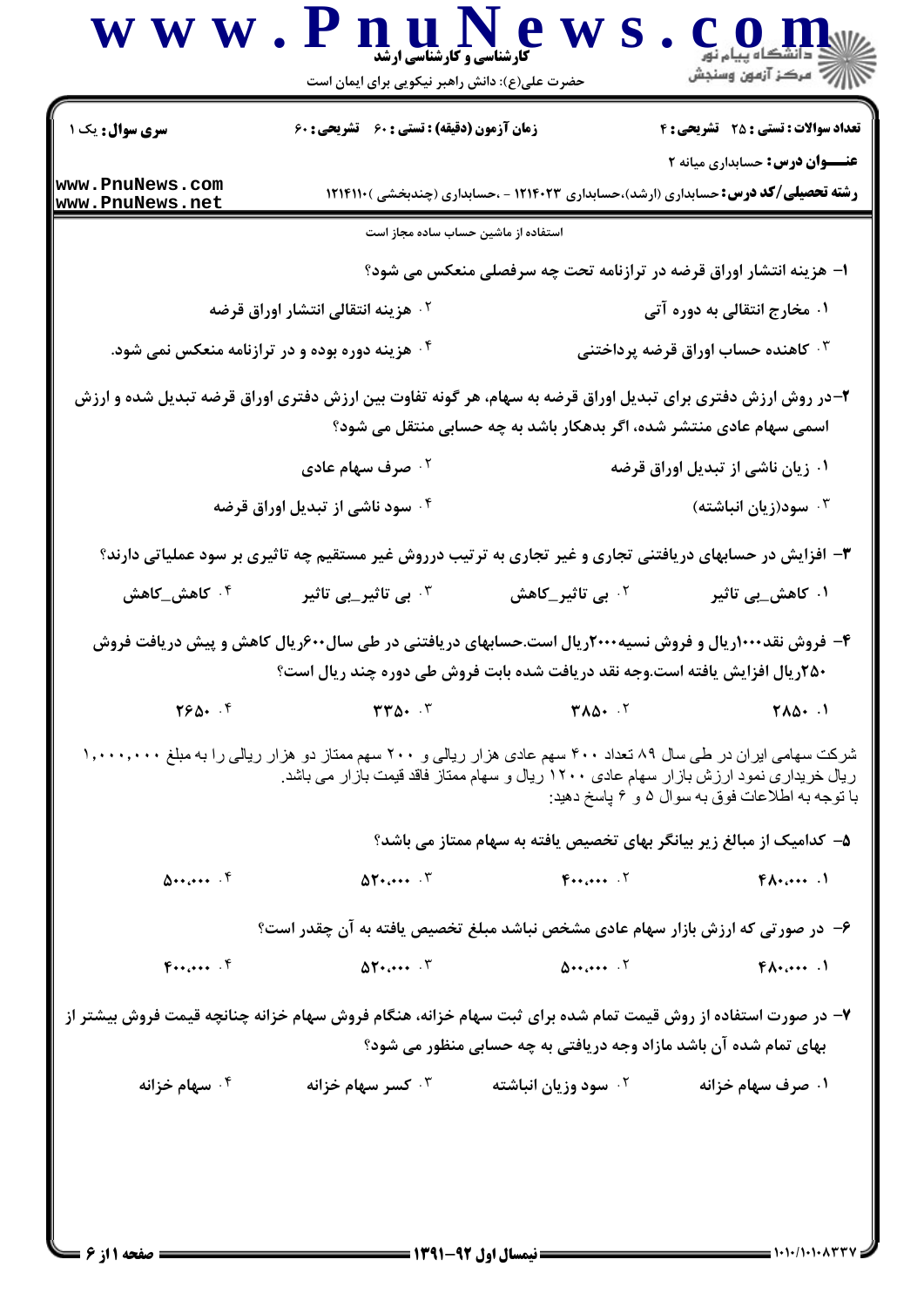|                                    | حضرت علی(ع): دانش راهبر نیکویی برای ایمان است                                                                                                                                                                              |                             | أأزأته مركز آزمون وسنجش                                                                                                            |
|------------------------------------|----------------------------------------------------------------------------------------------------------------------------------------------------------------------------------------------------------------------------|-----------------------------|------------------------------------------------------------------------------------------------------------------------------------|
| <b>سری سوال : ۱ یک</b>             | <b>زمان آزمون (دقیقه) : تستی : 60 ٪ تشریحی : 60</b>                                                                                                                                                                        |                             | <b>تعداد سوالات : تستی : 25 - تشریحی : 4</b>                                                                                       |
| www.PnuNews.com<br>www.PnuNews.net |                                                                                                                                                                                                                            |                             | <b>عنـــوان درس:</b> حسابداری میانه ۲<br><b>رشته تحصیلی/کد درس:</b> حسابداری (ارشد)،حسابداری ۱۲۱۴۰۲۳ - ،حسابداری (چندبخشی )۱۲۱۴۱۱۰ |
|                                    | ۸– مانده سود انباشته در اول دوره۱۰۰۰ودر پایان دوره۱۱۰۰ریال است.سود خالص شرکت۵۰۰واندوخته ها در طی دوره ۱۵۰ریال<br>ایجاد شده اند.اگر سود سهام پرداختنی در اول دوره۲۰۰ودر پایان دوره ۲۸۵ریال باشد.سود نقدی تقسیم شده چند ریال |                             | است؟                                                                                                                               |
| ۰۴ ۸۵ریال                          | ۰۳ ۱۶۵ ریال                                                                                                                                                                                                                | ٠. ٢٥٠ ريال                 | ۰۱ ۴۵۰ ریال                                                                                                                        |
|                                    | ثبت شود.                                                                                                                                                                                                                   |                             | ۹– هنگام تبدیل بدهی به سهام، لازم است سهام جدید صادره به .                                                                         |
|                                    |                                                                                                                                                                                                                            |                             | ۰۱ ارزش متعارف سهام                                                                                                                |
|                                    |                                                                                                                                                                                                                            |                             | <sup>۲.</sup> ارزش اسمی سهام                                                                                                       |
|                                    |                                                                                                                                                                                                                            |                             | ۰۳ ارزش دفتری بدهی                                                                                                                 |
|                                    | <sup>۴</sup> · ارزش بازار سهام و یا ارزش جاری یا توافق شده بدهیها، هر کدام که به طور معقول قابل تعیین است.                                                                                                                 |                             |                                                                                                                                    |
|                                    | +ا– در کدامیک از روشهای پرداخت سود، در تاریخ پیشنهاد سود، حساب صرف سهام عادی بدهکار می شود؟                                                                                                                                |                             |                                                                                                                                    |
| ۰۴ سود تصفیه                       | سود سهمی $\cdot^{\mathsf{v}}$                                                                                                                                                                                              | ۰ <sup>۲</sup> سود تعهد شده | ۰۱ سود غیر نقدی                                                                                                                    |
|                                    |                                                                                                                                                                                                                            |                             | 11– كداميك از جملات زير صحيح نيست؟                                                                                                 |
|                                    | ۰۱ تقسیم سود و اندوخته بین صاحبان سهام فقط پس از تصویب مجمع عمومی جایز خواهد بود.                                                                                                                                          |                             |                                                                                                                                    |
|                                    | <sup>۲ .</sup> از سود خالص شرکت پس از وضع زیانهای وارده در سالهای قبل باید معادل ۱۰ درصد آن به عنوان اندوخته قانونی در نظر                                                                                                 |                             | گرفته شود.                                                                                                                         |
|                                    | ۰ <sup>۳</sup> در صورت وجود منافع، تقسیم ده درصد از سود ویژه سالانه بین صاحبان سهام الزامی است.                                                                                                                            |                             |                                                                                                                                    |
|                                    | <sup>۴.</sup> سود قابل تقسیم عبارت است از سود خالص سال مالی شرکت منهای زیانهای مالی سالهای قبل و اندوخته قانونی و سایر<br>اندوخته های احتیاطی به علاوه سود قابل تقسیم سالهای قبل که تقسیم نشده است.                        |                             |                                                                                                                                    |
|                                    |                                                                                                                                                                                                                            |                             | <b>۱۲</b> - کدامیک از موارد زیر وجه تشابه تجزیه سهام و سود سهمی نمی باشد؟                                                          |
|                                    |                                                                                                                                                                                                                            |                             | ۰۱ سود سهمی و تجزیه سهام هر دو باعث افزایش تعداد سهام منتشره می شود.                                                               |
|                                    |                                                                                                                                                                                                                            |                             | <sup>۲</sup> ۰ جمع حقوق صاحبان سهام در هیچک از دو وضعیت تغییر پیدا نمی کند.                                                        |
|                                    | ۰ <sup>۳ ق</sup> یمت بازار سهام با فاصله کمی پس از اعلام تجزیه سهام و یا سود سهمی به طور متوسط افزایش می یابد.                                                                                                             |                             |                                                                                                                                    |
|                                    |                                                                                                                                                                                                                            |                             | ۰۴ ارزش اسمی سهام در هر دو وضعیت تغییری پیدا نمی کند                                                                               |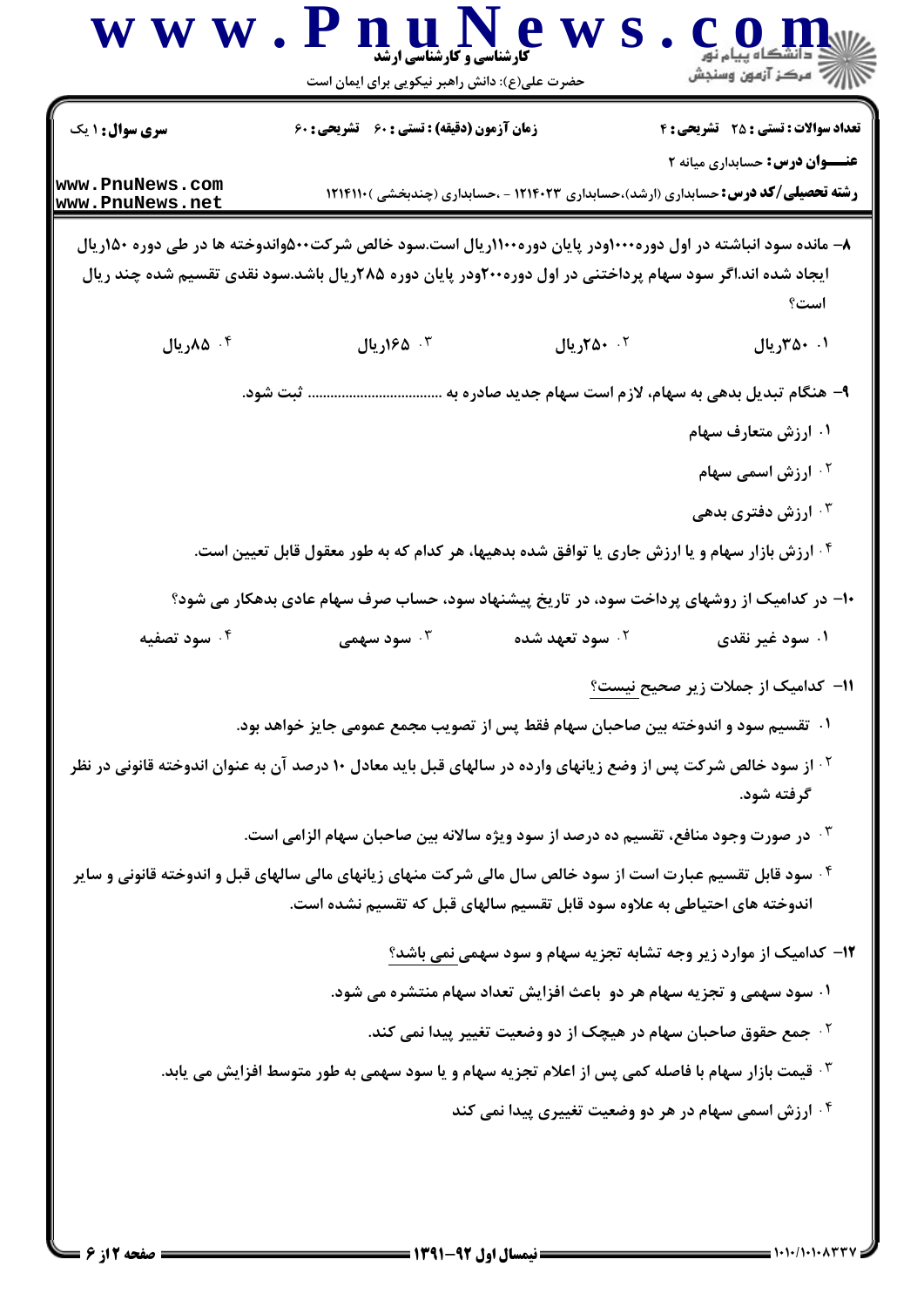| سری سوال: ۱ یک                     | زمان آزمون (دقیقه) : تستی : 60 ٪ تشریحی : 60                                             |                                                                                                  | <b>تعداد سوالات : تستی : 25 - تشریحی : 4</b><br><b>عنـــوان درس:</b> حسابداری میانه ۲                           |
|------------------------------------|------------------------------------------------------------------------------------------|--------------------------------------------------------------------------------------------------|-----------------------------------------------------------------------------------------------------------------|
| www.PnuNews.com<br>www.PnuNews.net |                                                                                          |                                                                                                  | <b>رشته تحصیلی/کد درس:</b> حسابداری (ارشد)،حسابداری ۱۲۱۴۰۲۳ - ،حسابداری (چندبخشی )۱۲۱۴۱۱۰                       |
|                                    | اول ۳۹۵ودرپایان سال دوم۴۱۰ریال میباشد.مازاد تجدید ارزیابی در پایان سال دوم چند ریال است؟ |                                                                                                  | ۱۳- سهام شرکت الف به مبلغ۴۰۰ریال خریداری و به عنوان سرمایه گذاری بلند مدت طبقه بندی نمود.ارزش بازار درپایان سال |
| ۰۴ صفر                             | ۰ <sup>۳</sup> ۵ریال                                                                     | ۰ <sup>۲</sup> ۱۰ ریال                                                                           | ۰۱ ۱۵ریال                                                                                                       |
|                                    |                                                                                          |                                                                                                  | ۱۴- به هنگام توزیع سود سهمی غیر قابل ملاحظه، حساب سود انباشته بر حسب چه مبلغی بدهکار می شود؟                    |
| ۰ <sup>۴ ا</sup> رزش تصفیه سهام    | ارزش دفتری سهام $\cdot^{\mathsf{\texttt{w}}}$                                            | ۰ <sup>۲ .</sup> ارزش اسمی سهام                                                                  | ۰۱ ارزش بازار سهام                                                                                              |
|                                    |                                                                                          |                                                                                                  | 1۵– در صورت وجود سهام ممتاز با سود انباشته به هنگام محاسبه سود هر سهم عادی کدام مورد زیر را می بایست انجام داد؟ |
|                                    |                                                                                          |                                                                                                  | ۰۱ کسر سود سهام ممتاز منوط به اعلام سود از سوی مجمع عمومی شرکت خواهد بود.                                       |
|                                    |                                                                                          |                                                                                                  | <sup>۲</sup> ۰ نیازی به کسر سود سهام ممتاز از سود ویژه شرکت نمی باشد.                                           |
|                                    | ۰۳ صرف نظر از اعلام یا عدم اعلام سود سهام، باید سود جاری سهام ممتاز از سود ویژه کسر شود. |                                                                                                  |                                                                                                                 |
|                                    |                                                                                          |                                                                                                  | ۰ <sup>۴</sup> هیچکدام                                                                                          |
| محاسبه می شود.                     |                                                                                          |                                                                                                  | ۱۶– طبق استاندارد حسابداری شماره ۱ ایران، عایدی هر سهم از طریق                                                  |
|                                    |                                                                                          |                                                                                                  | ۰۱ تقسیم سود خالص بر میانگین موزرون سهام                                                                        |
|                                    |                                                                                          |                                                                                                  | <sup>۲</sup> ۰ تقسیم سود خالص بر تعداد سهام در ابتدای سال                                                       |
|                                    |                                                                                          |                                                                                                  | $^\circ$ ۳۰ تقسیم سود خالص بر تعداد سهام منتشره در پایان سال $^\circ$                                           |
|                                    |                                                                                          |                                                                                                  | <sup>۴.</sup> تقسیم سود خالص بر تعداد سهام در تاریخ ترازنامه                                                    |
|                                    |                                                                                          |                                                                                                  | ۱۷- هنگامی که سود سهمی و تجزیه سهام روی می دهدمحاسبه میانگین موزون سهام عادی.                                   |
|                                    | ۰۱ مستلزم ارائه مجدد سهام منتشره قبل از تجزیه سهام و یا اعطای سود سهمی خواهد بود.        |                                                                                                  |                                                                                                                 |
|                                    |                                                                                          |                                                                                                  | <sup>۲</sup> ۰ مستلزم ارائه مجدد سهام منتشره قبل از تجزیه سهام خواهد بود.                                       |
|                                    |                                                                                          |                                                                                                  | ۰ <sup>۳</sup> مستلزم ارائه مجدد سهام منتشره قبل از  اعطای سود سهمی خواهد بود.                                  |
|                                    |                                                                                          | <sup>۴</sup> · نیازی به ارائه مجدد سهام منتشره قبل از تجزیه سهام و یا اعطای سود سهمی نخواهد بود. |                                                                                                                 |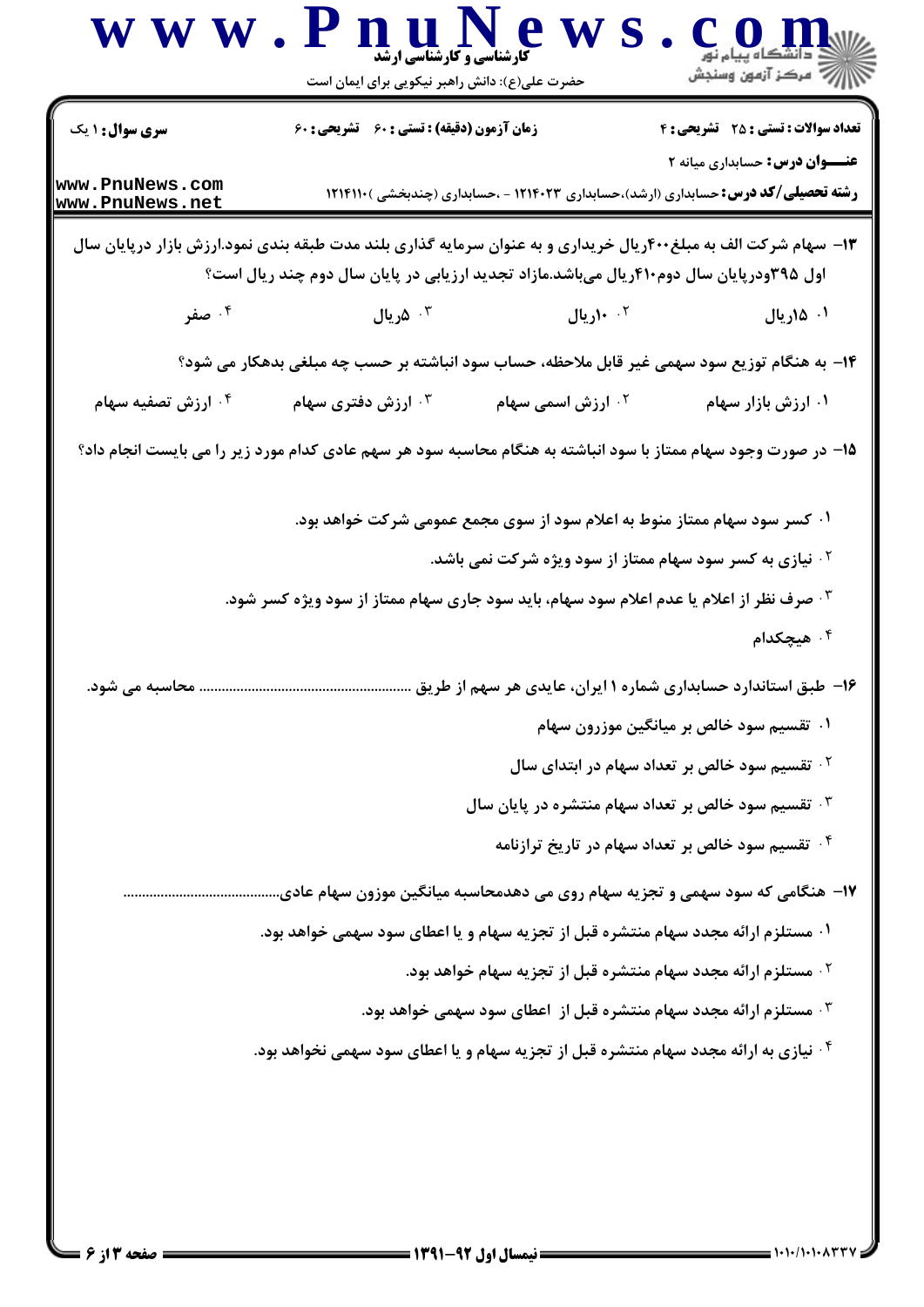|                                    | www.PnuNews<br><b>کارشناسی و کارشناسی ارشد</b><br>حضرت علی(ع): دانش راهبر نیکویی برای ایمان است                                                                                                                                                                                                                                                                |                          | e o n                                                                                                                              |
|------------------------------------|----------------------------------------------------------------------------------------------------------------------------------------------------------------------------------------------------------------------------------------------------------------------------------------------------------------------------------------------------------------|--------------------------|------------------------------------------------------------------------------------------------------------------------------------|
| <b>سری سوال : ۱ یک</b>             | <b>زمان آزمون (دقیقه) : تستی : 60 ٪ تشریحی : 60</b>                                                                                                                                                                                                                                                                                                            |                          | <b>تعداد سوالات : تستی : 25 - تشریحی : 4</b>                                                                                       |
| www.PnuNews.com<br>www.PnuNews.net |                                                                                                                                                                                                                                                                                                                                                                |                          | <b>عنـــوان درس:</b> حسابداری میانه ۲<br><b>رشته تحصیلی/کد درس:</b> حسابداری (ارشد)،حسابداری ۱۲۱۴۰۲۳ - ،حسابداری (چندبخشی )۱۲۱۴۱۱۰ |
|                                    |                                                                                                                                                                                                                                                                                                                                                                |                          | اطلاعات زیر در خصوص سرمایه گذاری در سهام بلندمدت موجود است:                                                                        |
| <u>ارزش بازار در تاریخ</u>         | <u>ارزش بازاردر تاریخ ۱۳۸۸/۱۲/۲۹</u>                                                                                                                                                                                                                                                                                                                           | <u>بهای تمام شده</u>     | 1719/17/79                                                                                                                         |
|                                    | $\Delta, \Delta \cdot \cdot, \cdot \cdot$ $\qquad \qquad$ $\qquad$ $\qquad$ $\qquad$ $\qquad$ $\qquad$ $\qquad$ $\qquad$ $\qquad$ $\qquad$ $\qquad$ $\qquad$ $\qquad$ $\qquad$ $\qquad$ $\qquad$ $\qquad$ $\qquad$ $\qquad$ $\qquad$ $\qquad$ $\qquad$ $\qquad$ $\qquad$ $\qquad$ $\qquad$ $\qquad$ $\qquad$ $\qquad$ $\qquad$ $\qquad$ $\qquad$ $\qquad$ $\q$ |                          | با توجه به اطلاعات فوق به سوالات ۱۸، ۱۹ و ۲۰ پاسخ دهید.                                                                            |
|                                    | ۱۸- با فرض استفاده از روش تجدید ارزیابی، مبلغ قابل انعکاس در صورتحساب سود و زیان سال ۸۸ چقدر خواهد بود؟                                                                                                                                                                                                                                                        |                          |                                                                                                                                    |
|                                    | ۰۲ ۴۰۰،۰۰۰ ریال زیان                                                                                                                                                                                                                                                                                                                                           |                          | ۰۱. ۵۰۰،۰۰۰ ریال زیان                                                                                                              |
|                                    | ۰۴ منه ۱،۰۰۰،۰۰۰ ریال سود                                                                                                                                                                                                                                                                                                                                      |                          | ۰۳ محمد ۱،۵۰۰،۰۰۰ ریال زیان                                                                                                        |
|                                    | ۱۹- مبلغی که در سال ۸۹ به حساب مازاد ناشی از تجدید ارزیابی باید ثبت شود چقدر می باشد؟                                                                                                                                                                                                                                                                          |                          |                                                                                                                                    |
| ۰۴ میل ۲،۰۰۰،۰۰۰ ریال              | ۰۳ میله ۱،۵۰۰٬۰۰۰                                                                                                                                                                                                                                                                                                                                              | ۲. <b>۴۰۰،۰۰۰، اریال</b> | ۰۱ . ۵۰۰٬۰۰۰ ریال                                                                                                                  |
|                                    | +۲- در صورتی که شرکت سرمایه گذار جهت ثبت عملیات خود از روش بهای تمام شده پس از کسر ذخیره کاهش دائمی در<br>ارزش استفاده نماید و کاهش در ارزش سال ۸۸ دائمی تلقی شود در این صورت در پایان سال ۸۹ لازم است؟                                                                                                                                                        |                          |                                                                                                                                    |
|                                    | ۰۱ ذخیره کاهش دائمی در ارزش سرمایه گذاری ۱٬۰۰۰٬۰۰۰ ریال بدهکار و حساب بازیافت زیان کاهش ارزش سرمایه گذاری                                                                                                                                                                                                                                                      |                          | به همان مبلغ بستانکار شود.                                                                                                         |
|                                    | <sup>۲ .</sup> ذخیره کاهش دائمی در ارزش سرمایه گذاری ۱،۰۰۰،۰۰۰ ریال بدهکار و حساب درآمد حاصل از افزایش ارزش سرمایه                                                                                                                                                                                                                                             |                          | گذاری به همان مبلغ بستانکار شود.                                                                                                   |
|                                    | ۰ <sup>۳ .</sup> ذخیره کاهش دائمی در ارزش سرمایه گذاری ۵۰۰،۰۰۰ ریال بدهکار و حساب زیان کاهش ارزش سرمایه گذاری به همان                                                                                                                                                                                                                                          |                          | مبلغ بستانكار شود.                                                                                                                 |
|                                    | ۰۴ ذخیره کاهش دائمی در ارزش سرمایه گذاری ۵۰۰،۰۰۰ ریال بدهکار و حساب بازیافت زیان کاهش ارزش سرمایه گذاری به                                                                                                                                                                                                                                                     |                          | همان مبلغ بستانکار شود.                                                                                                            |
|                                    | <b>۲۱</b> – کدامیک از موارد زیر بعنوان فعالیتهای تأمین مالی در صورت جریان نقدی طبقه بندی نمی شود؟                                                                                                                                                                                                                                                              |                          |                                                                                                                                    |
|                                    | اعطای وام $\cdot$ ۲                                                                                                                                                                                                                                                                                                                                            |                          | ۰۱ انتشار سهام                                                                                                                     |
|                                    | ۰ <sup>۴</sup> انتشار اوراق مشارکت                                                                                                                                                                                                                                                                                                                             |                          | ۰ <sup>۳ فر</sup> وش سهام خزانه                                                                                                    |
|                                    | ۲۲- کدامیک از موارد زیر به عنوان فعالیتهای سرمایه گذاری در گردش وجوه نقد گزارش نمی شود؟                                                                                                                                                                                                                                                                        |                          |                                                                                                                                    |
|                                    | <b>10 خرید سرقفلی محل کسب</b>                                                                                                                                                                                                                                                                                                                                  |                          | ۰۱ اعطای وام به کارکنان شرکت                                                                                                       |
|                                    | ۰۴ خرید زمین                                                                                                                                                                                                                                                                                                                                                   |                          | ۰ <sup>۳</sup> دریافت اصل وام های اعطا شده به دیگران                                                                               |
|                                    |                                                                                                                                                                                                                                                                                                                                                                |                          |                                                                                                                                    |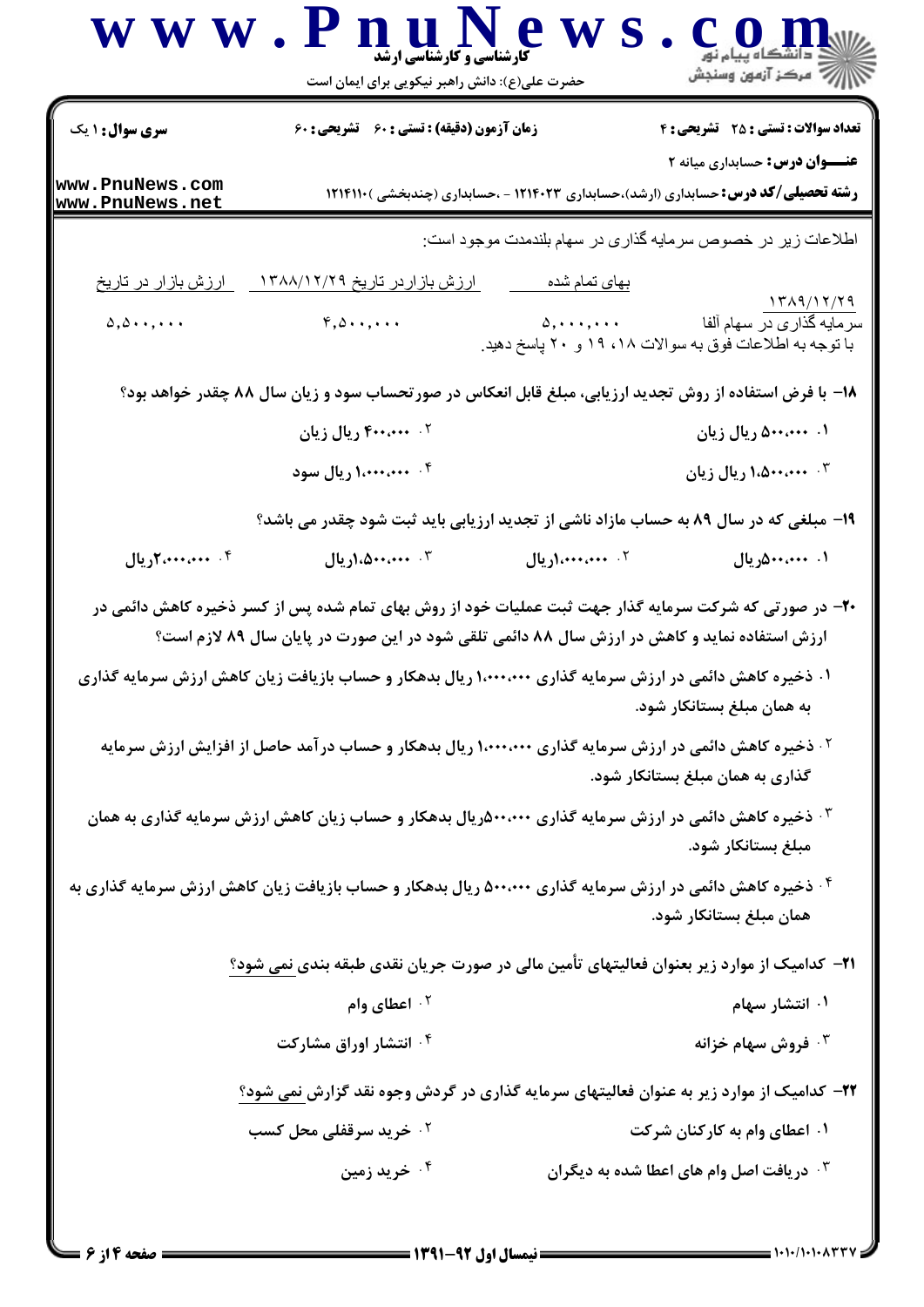| سری سوال: ۱ یک  |                                                                                        | حضرت علی(ع): دانش راهبر نیکویی برای ایمان است                                                                                                                                 |                                                                                                                                                                                                                                                                                   |
|-----------------|----------------------------------------------------------------------------------------|-------------------------------------------------------------------------------------------------------------------------------------------------------------------------------|-----------------------------------------------------------------------------------------------------------------------------------------------------------------------------------------------------------------------------------------------------------------------------------|
|                 | <b>زمان آزمون (دقیقه) : تستی : 60 تشریحی : 60</b>                                      |                                                                                                                                                                               | <b>تعداد سوالات : تستی : 25 تشریحی : 4</b>                                                                                                                                                                                                                                        |
| www.PnuNews.com |                                                                                        |                                                                                                                                                                               | <b>عنـــوان درس:</b> حسابداری میانه ۲                                                                                                                                                                                                                                             |
| www.PnuNews.net |                                                                                        |                                                                                                                                                                               | <b>رشته تحصیلی/کد درس:</b> حسابداری (ارشد)،حسابداری ۱۲۱۴۰۲۳ - ،حسابداری (چندبخشی )۱۲۱۴۱۱۰                                                                                                                                                                                         |
|                 | ۲۳– کدامیک از موارد زیر بعنوان جریان نقدی ناشی از فعالیت های عملیاتی طبقه بندی می شود؟ |                                                                                                                                                                               |                                                                                                                                                                                                                                                                                   |
|                 |                                                                                        |                                                                                                                                                                               | ۰۱ سود و کارمزد دریافتی                                                                                                                                                                                                                                                           |
|                 |                                                                                        |                                                                                                                                                                               | <b>گ دریافت وجه ناشی از فروش دارایی</b>                                                                                                                                                                                                                                           |
|                 |                                                                                        |                                                                                                                                                                               | ۰۳ وجه نقد پرداختی بابت بازخرید خدمت                                                                                                                                                                                                                                              |
|                 |                                                                                        |                                                                                                                                                                               | ۰۴ وجه نقد پرداختی بابت تحصیل سرمایه گذاری بلند مدت                                                                                                                                                                                                                               |
|                 |                                                                                        | $\Delta$ ,<br>$Y \cdot \cdot, \cdot \cdot$<br>$\lambda$<br>$\Delta$ . ,<br>$\mathfrak{r}\cdots$<br>$\Delta\Delta, \cdots$<br>$\lambda \Delta, \cdots$<br>$r_{\Delta}, \ldots$ | با توجه به اطلاعات زیر به سوالات ۲۴ و ۲۵ پاسخ دهید:<br>وجه دریافتی از بدهکاران<br>فروش نقدي<br>برگشت از فروش و تخفیفات<br>مطالبات سوخت شده<br>افز ایش در مانده حسابهای دریافتنی<br>اجار ہ دریافت <i>ی</i> طی سال<br>افزایش در مانده اجار ه در یافتنی<br>كاهش در پيش دريافت اجار ه |
| $\{,\}$         | $1.1 \cdot \cdot \cdot \cdot$ $\cdot \cdot \cdot$                                      | $1.7 \cdots \cdots$ . $7$                                                                                                                                                     | 24- فروش ناخالص شرکت چه میزان می باشد؟<br>110                                                                                                                                                                                                                                     |
|                 |                                                                                        |                                                                                                                                                                               |                                                                                                                                                                                                                                                                                   |
|                 |                                                                                        |                                                                                                                                                                               | ۲۵- در آمد اجاره چند ریال می باشد؟                                                                                                                                                                                                                                                |
| 140             | $1F_{\text{tot}} \rightarrow \mathcal{F}$                                              | 1.0                                                                                                                                                                           | 90                                                                                                                                                                                                                                                                                |

 $1.1.11.1.1$